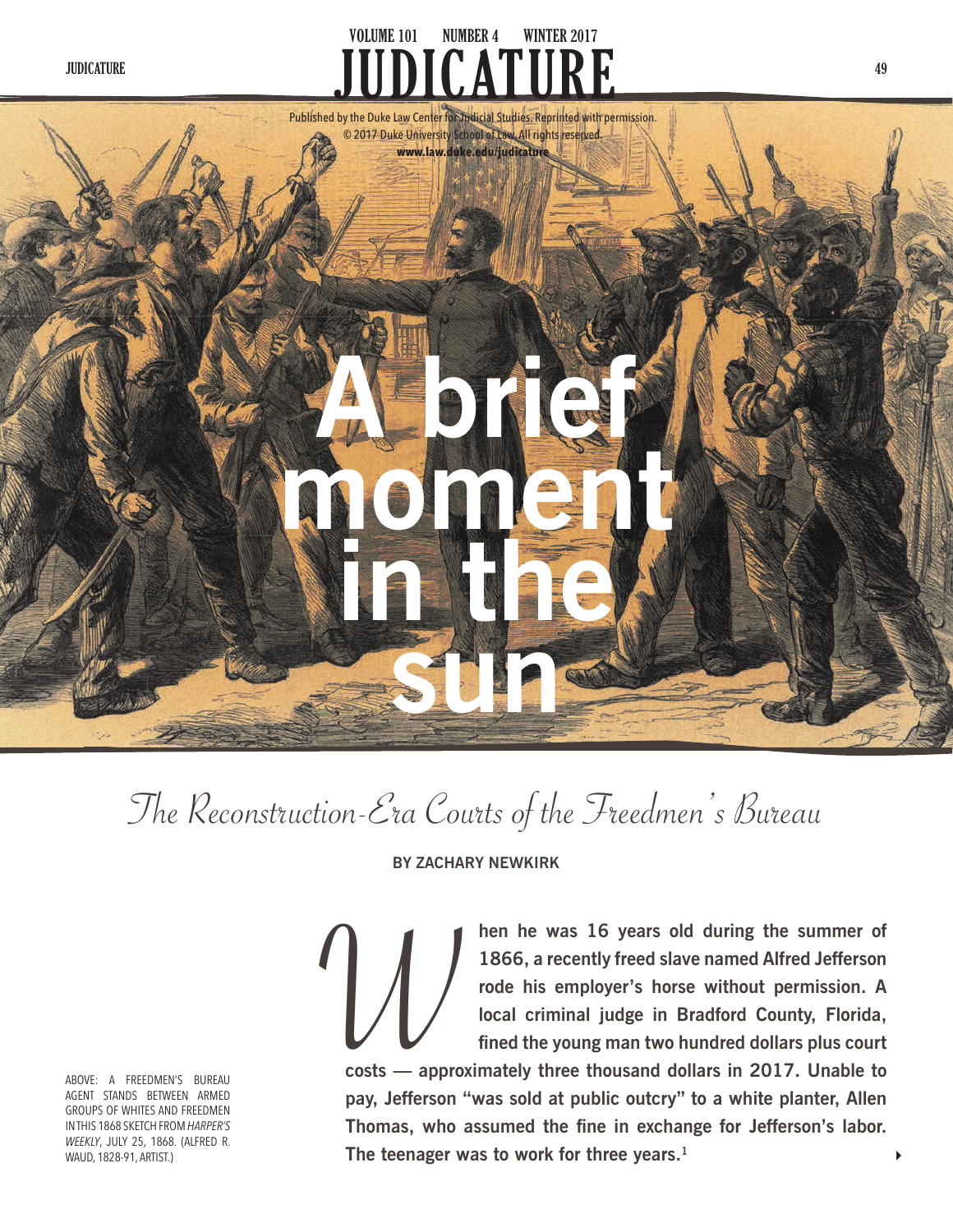Even though Jefferson was technically free, Thomas regularly whipped the teenager. On Oct. 11, 1866, Thomas, his son, and a third white man surrounded Jefferson "in a lot belonging to Allen Thomas and tied his hands and feet, fastening his hands to an oak tree . . . and then whipped him" with a handsaw. The three men struck Jefferson more than 50 times, "thereby lacerating his skin and flesh." Appealing to an agent of the Freedmen's Bureau,

the civil courts on a charge of Assault and Battery would in all probability result in an acquittal of Mr. Allen and the parties who assisted," he wrote.<sup>3</sup>

Captain Grossman was one of countless men who served as a kind of federal judge presiding over ad hoc Freedmen's Bureau courts. These courts existed as federal tribunals that temporarily existed after the Civil War to help freedpeople achieve justice. Technically under the aegis of the War Department,

In order to combat overt and state-sanctioned forms of discrimination, the federal government stepped in by rapidly expanding the judiciary through the Freedmen's Bureau courts.

Jefferson claimed "he knows of no reason why he should have been whipped in such a brutal manner."2

If this episode had occurred two years before, the teenager Alfred would have had no recourse. As a slave, he would have been subject entirely to his master's punishment. In 1866, however, Jefferson was able to appeal to the federal government in the form of the Freedmen's Bureau. Even more, the Bureau agent that Jefferson met, Captain Frederick Grossman, was authorized to form a type of federal court to see that Jefferson could achieve justice — a Freedmen's Bureau Court. Writing to his superiors, Grossman was adamant that he shepherd Jefferson's case through the Bureau's alternative legal system. "To bring this case before

these Bureau courts settled civilian complaints, almost exclusively involving freedpeople facing extreme discrimination at the hands of Southern white people. After all, the abolition of slavery did not eradicate racial prejudice. Animus on the basis of race toward the now-free black people after the Civil War became especially apparent in legal proceedings in local and state courts across the South.

In the immediate post-Civil War South, violence and discrimination against black people was the norm. Among the more infamous institutional mechanisms for discrimination were the so-called Black Codes, discriminatory laws that Southern states passed in 1865 and 1866 to curtail the rights and freedoms of the newly emancipated

slaves. These laws varied across the states but they, among other things, included provisions that prevented black people from renting land in specific areas such as cities, punished "vagrancy" — a nebulous term that encompassed everything from idleness and disorderliness to "misspend[ing] what they earn" — limited freedpeoples' occupations to farmer and laborer, forced freedpeople into signing unfair labor contracts, and required black children into forced apprenticeships, which were essentially "an excuse for providing planters with the unpaid labor of black minors."4

In order to combat overt and state-sanctioned forms of discrimination, the federal government stepped in by rapidly expanding the judiciary through the Freedmen's Bureau courts. These ostensibly temporary institutions represented a dramatic growth of federal judicial power — perhaps reaching the broadest jurisdiction that federal courts have had in American history — and appear to have gone unchallenged with respect to their constitutionality. These federal tribunals reached deep into legal areas that had long resided within the sphere of state and local courts and aimed to advance equal justice in disputes over property, contracts, wages, labor conditions, family matters, and crimes inflicted on the formerly enslaved men and women throughout the South.

#### **BUREAU COURTS' ORIGINS**

The federal government's efforts to place freedpeople on the same legal level of white people began long before the Civil War ended. Union armies marching through the insurrectionary states generated not just battles and military casualties but also an exodus of black people from slavery's shackles. Escaped slaves flocked to the Union lines, buoyed early in the war by the pros-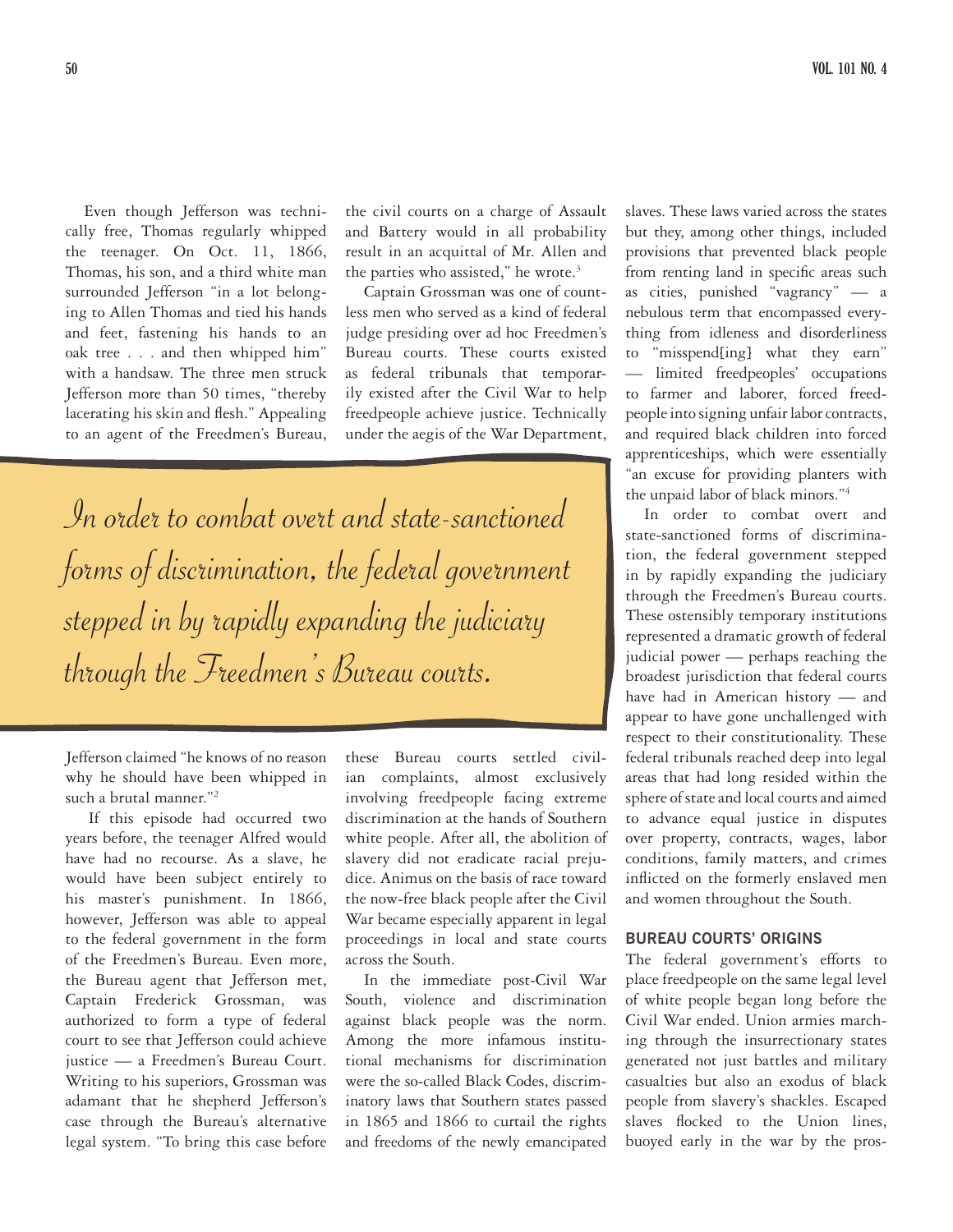pect of freedom and later encouraged by increasingly more liberal federal policy, culminating in the Emancipation Proclamation.<sup>5</sup> The resulting influx of refugees necessitated aid and organization. The U.S. Army, for example, organized large-scale efforts to assist the freedmen.<sup>6</sup> But the need for government involvement in helping the freed slaves was even more clear during the latter stages of the war.<sup>7</sup>

Nonmilitary federal assistance officially arrived on March 3, 1865, when President Abraham Lincoln signed "An Act to establish a Bureau for the Relief of Freedmen and Refugees."8 Rep. Thomas Eliot, a Massachusetts Republican, originally introduced legislation in January 1863 to establish a "Bureau of Emancipation." He reintroduced the measure in December 1863; though it passed the House of Representatives, the bill stalled in the Senate as senators debated whether the Bureau ought to fall under the War or Treasury Department.<sup>9</sup> Ultimately, it organized under the War Department; Congress had "called for the nation's most advanced experiment in social welfare but had grafted it onto the most conservative of American institutions," one historian summarized.10 During the 38th Congress's second session, both the House and Senate passed the "long squabbled over" Act on March 3 without division, overcoming "unusual expedients" and "dilatory motions."11 The United States government thereby committed itself to assisting freed slaves — it had, in the words of Bureau chronicler George Bentley, "terminated the old status of the Negroes in society; so it owed them a new and it was to be hoped a better status."12

The March 1865 Act creating the Bureau was short and vague. Among its clearer provisions was the explicit stipulation that the Bureau would last for one year after the war's end, that a commissioner would be appointed by the President and confirmed by the Senate, that the commissioner would have a staff of clerks and no more than ten assistant commissioners, and that the Bureau would direct provisions, food, and shelter to freedpeople and refugees.

Less clear, however, was the statute's authorization to take "control of all subjects relating to refugees and freedmen from rebel states."13 The commissioner of the Freedmen's Bureau, 34-year-old General Oliver O. Howard, took this command to heart. To him, the Bureau inspired "vast work undertaken and accomplished in the interest of humanity."14 The result, then, was an enormous range of responsibilities. Bureau agents wore the many hats of "diplomat, marriage counselor, educator, supervisor of labor contracts, sheriff, judge, and jury," according to leading Reconstruction historian Eric Foner.15 Howard accepted his appointment to head the Bureau on May 12, 1865. The following weeks were a flurry of activity as he appointed his staff, settled into Bureau headquarters (formerly the home of a senator-turned-Confederate), digested reports on the status of the freedmen across the South, and sent out orders for the new agency.16

One of the earliest and most contentious conflicts the new Bureau faced was its relationship with new state governments then forming in some Southern states. Unsurprisingly, conflicting notions of law and justice for black people became a point of conflict. The hopes that Southern state institutions would give freedpeople access to the courts, the right to testify, and equal punishment for similar crimes ran against centuries of practice.<sup>17</sup> Despite clear opposition, the Bureau began the erosion of these customs to grant the freedpeople legal rights. In his autobiography, Howard said he took pride when the Bureau "took the lead" in "obtaining recognition of the negro as a man instead of a chattel before the civil and criminal courts." Bringing freedpeople "under the title of justice was the first active endeavor to put the colored man or woman on a permanent basis on a higher plane."18

## **THE AMBIGUITIES AND SCOPE OF THE BUREAU COURTS**

General Howard credited the Bureau courts' creation to a visit with a group of concerned Virginia planters. Many planters, he remembered, were "quite in despair [about] how to make or execute contracts with ex-slaves." In response, Howard recommended creating a court limited to minor cases involving less than \$200 and staffed with a three-member tribunal: a Bureau agent, a representative of the planters, and a representative of the freedmen. Howard predicted that the freedmen's representative would overwhelmingly be "an intelligent white man who has always been their friend." The planters were apparently "pleased" with the concept and the idea proceeded into practice.<sup>19</sup>

4 Howard permitted assistant commis-Despite the original statute's bare provisions, General Howard issued a sweeping circular to his assistant commissioners on May 30, 1865. The order allowed the Bureau to assume judicial control from the states in certain broad circumstances. These situations included "places where there is an interruption of civil laws, or in which local courts, by reason of old codes . . . disregard the negro's right to justice before the law . . . in not allowing him to give testimony." Where the state courts were committed to antebellum-style justice,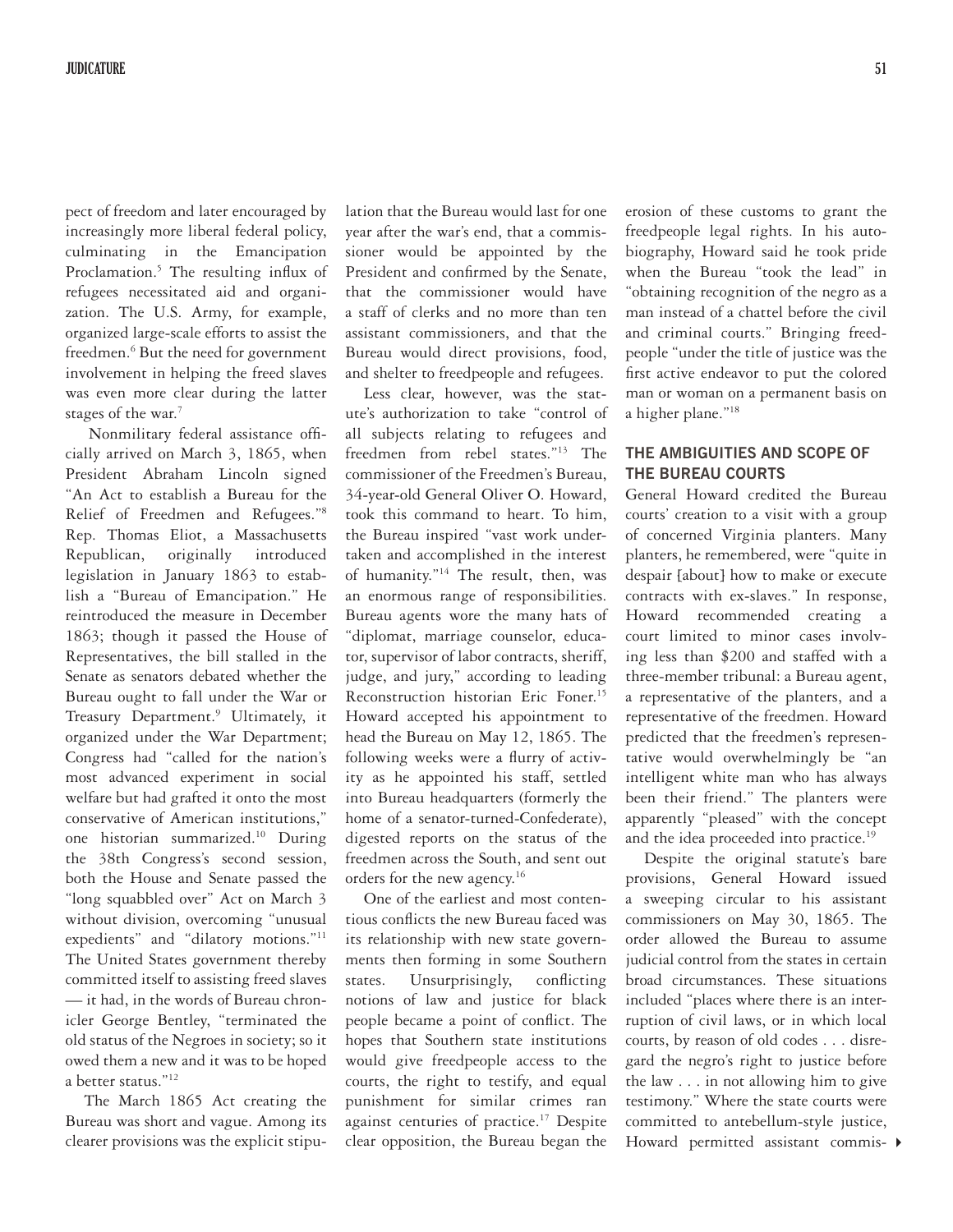sioners or their subordinate officers to adjudicate "all difficulties" involving black people.20 Thus, the Bureau courts were born.

To the actors on the ground — the professionally trained lawyers, judges, and lawmakers of varying ideologies — it was not clear in 1865 or 1866 where and when the new extension of the federal judiciary would end.<sup>21</sup> To Southern whites and black freedpeople in 1866, the federal government's role in their futures seemed on the rise. Although federal legislation creating the Bureau and its courts gave it a temporary existence — they were to expire in 1868 according to the statute passed in July 1866 — and the number of Union soldiers were steadily decreasing throughout the South, the persistence of federal power seemed very real. The end of Reconstruction, which began in the 1870s and was essentially over by 1877, was not yet an imminent possibility in 1866.

Far-reaching as it was, Howard's May 30th circular drew some lines that defined the Bureau's scope. If a state court permitted testimony from black people to enter into evidence, for example, a Bureau court would no longer be necessary. Allowing freedpeople to fully participate in court proceedings would restore state court jurisdiction and allow state courts an end-run around federal judicial interference. But even under the limiting contours of the May 30th circular, the Bureau courts popped up across the South in 1865 and into 1866 as Southern states failed to allow black people to testify in court.

From a constitutional perspective, the Bureau courts operated within a nebulous region between the Constitution's Article I, Article II, and Article III. Officially under the control of the executive War Department as authorized by Congress,

the courts exercised broad Article III jurisdiction under a temporary expansion of what gave rise to a federal question. Broadly speaking, controversies that related to freedpeople — particularly unequal treatment between white people and freedpeople — became federal questions and were sent to the federal Bureau courts. Research yields no record of a challenge to the constitutionality of the Bureau courts.

Still, there was no shortage of critics for this unprecedented expansion of federal judicial power. President Andrew Johnson was perhaps the most prominent critic of the Bureau's expansive reach into the federal judiciary. In his veto of a measure to reauthorize the Bureau, Johnson expressed deep concern that the president would have ultimate authority to create the rules and regulations of the courts, since the Bureau's authorizing statute created the courts "without the intervention of a jury and without any fixed rules of law or evidence." The final power over "an almost countless number of agents established in every parish or county in nearly a third of the States of the Union," Johnson wrote, "ought never to be intrusted [sic] to any one man."22 Ultimately, Congress overcame Johnson's veto and reauthorized the Bureau for two years, continuing the very broad jurisdiction of this particular form of federal judicial power.

The time between the summer of 1865 and the fall of 1866 saw many Bureau courts appear, disappear, and reemerge. As state courts reopened during the summer of 1865, many of them reverted to state laws prohibiting testimony from black people. Accordingly, the Bureau's assistant commissioners across the South established Bureau courts.<sup>23</sup> They were backed by the imprimatur of the federal government and the U.S. Army — still

present in significant numbers in the Southern states, particularly in urban areas. As states began to allow black people to testify in their courts, the Bureau courts folded.

But admitting testimony was not the same as granting equal rights, and racial equality statutes "were frequently not translated from the law books into courtroom practice."24 Congress's passage of the Civil Rights Act of 1866 — the first-ever civil rights act in the United States — failed to stem the tide of continued racial discrimination in the courts. The need for Bureau courts seemed to grow as Southern states gave freedpeople only "the mere, bare forms of due process."25 So even though regular federal district courts theoretically provided civil remedies under the Civil Rights Act,<sup>26</sup> which expanded federal jurisdiction to the rights of freedpeople then enjoyed by white citizens notwithstanding "any law, statute, ordinance, regulation, or custom" at the state or local level, $27$  the Bureau courts continued in force and remained the venue in which freedpeople preferred to take legal action.

In addition, the regular federal courts in the Southern states were often far from freedpeople, travel could be difficult and expensive, and freedpeople lacked consistent legal representation.<sup>28</sup> Southern federal courts also were hampered by wartime loyalty oaths that continued after the war. For example, in January 1865, Congress required attorneys to take a strict loyalty oath pledging allegiance to the United States before they could be admitted to the bars of the Supreme Court, circuit courts, district courts, and the important court of claims.<sup>29</sup> Because so many people would not make the pledge, the attorney oath requirement severely eroded administrative efficiency by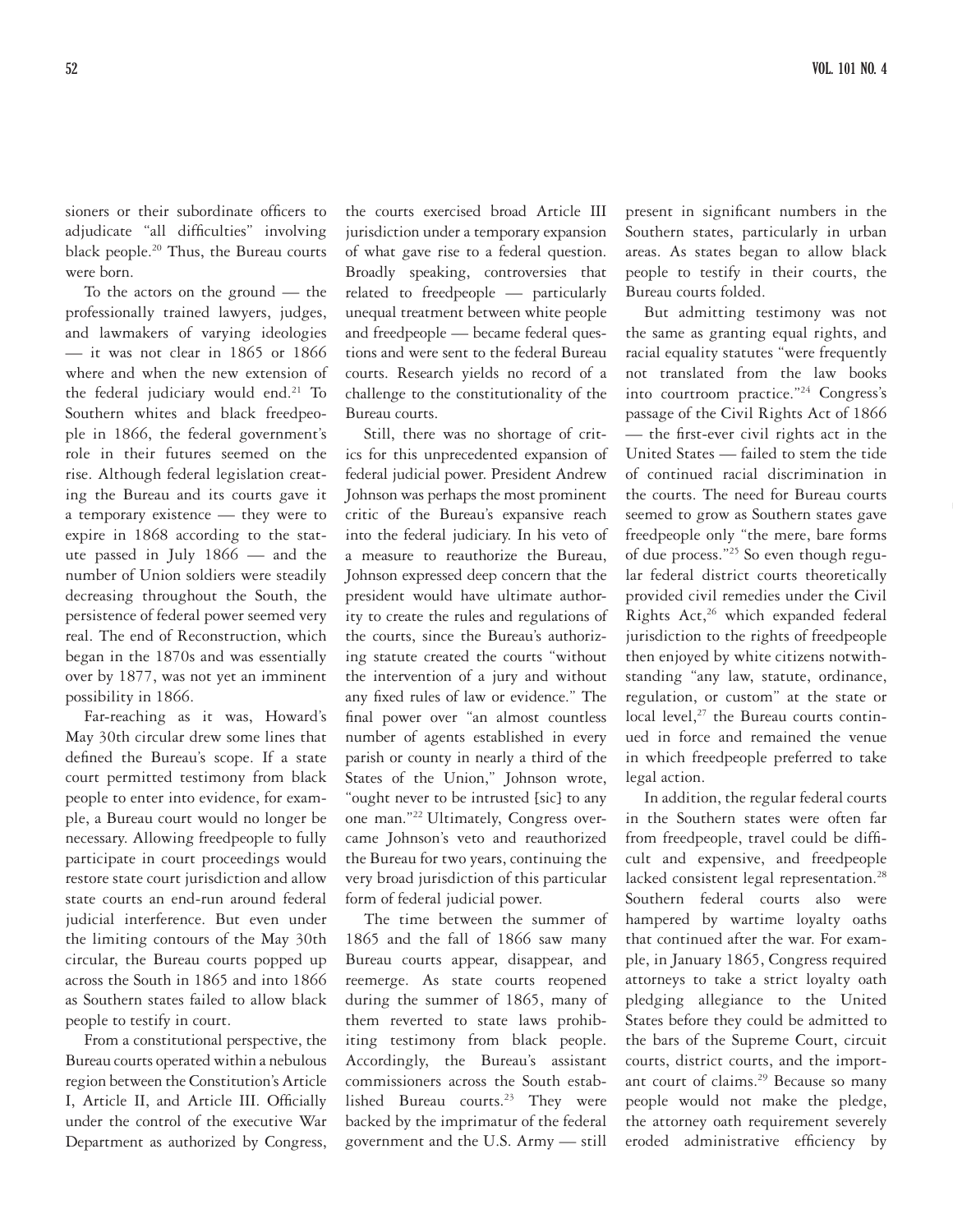slowing down federal court operations through the South after the war.<sup>30</sup>

In July 1866, the Bureau courts were reauthorized in another federal statute passed over President Johnson's veto. The president had successfully vetoed a previous reauthorization bill, specifically citing the Bureau courts as a reason for the veto. The freedmen deserved legal protection, Johnson wrote, but through civil authorities in the states. Expanding the jurisdiction of the Bureau and the military was wrongheaded, he believed.<sup>31</sup>

pensive agency," according to historian Donald Nieman, leading to a "tightfisted" mentality over appropriations to support the Bureau.<sup>33</sup> As a result, many Bureau courts faced delays, poor litigants largely shouldered the court costs, and many could not access the courts because of the "sheer distance from the farms to the Bureau offices."<sup>34</sup>

On the whole, the Bureau courts lacked a uniform structure, procedure, or staffs of legal professionals. They "tended to be extremely informal and very irregular."35 Some were run by three-member

Despite congressional authorization, the Bureau courts faced practical limitations in the form of a scarcity of financial resources, a lack of uniformity, and insufficient legal personnel.

The Bureau's reauthorization discounted Johnson's concerns and included sweeping judicial powers. It expanded jurisdiction to all cases in which there was racial discrimination and, among other provisions, where black people "are subjected to any other or different punishment, pains, or penalties, for the commission of any act or offence, than are prescribed for white persons committing like acts or offences."32

Despite congressional authorization, the Bureau courts faced practical limitations in the form of a scarcity of financial resources, a lack of uniformity, and insufficient legal personnel. Congress had imagined a "small, temporary, inex-

panels (as Howard initially conceptualized), a single Bureau agent, or a single "judge" appointed by the Bureau. These appointed "judges" could be military officers or local civilians familiar with the law.36 But there was little to guide these Bureau courts; oftentimes agentsturned-judges "heard and decided cases according to their notions of equity and justice."37 Most cases were limited to relatively minor civil disputes.<sup>38</sup> Many cases of violent crimes were referred to other judicial fora, such as a military, provost, or a state court deemed to be fair.<sup>39</sup>

The Bureau courts varied greatly by state and locality.<sup>40</sup> They were more like a patchwork of judicial entities, loosely

bound by a vague federal statute and Howard's orders, fluctuating in reach and enforcement, and shifting with the change of state courts' commitment to blacks' legal equality and changes in personnel. Still, they represented the reach and power of the federal authority. The Texas assistant commissioner characterized the Bureau courts in his state as "irregular," which resulted in lowerlevel agents who, "having no uniform instructions, variously interpreted their powers and prerogatives, and often acted at variance with each other."41

State-level orders from assistant commissioners ranged in their clarity. In Tennessee, for example, assistant commissioner Clinton B. Fisk mirrored Howard's ambiguous circular and directed his agents to assume "exclusive jurisdiction in the adjudication of differences" when state courts "exclude the testimony of colored citizens."42 In Mississippi, on the other hand, Bureau officials took jurisdiction over a more specific description of disputes: "petty cases such as theft, disobedience and breach of the peace" involving black people as well as "cases of cruelty and abuse of freedmen."43

The teenager Alfred Jefferson's case sheds light on the struggles and successes the Bureau courts faced. The Bureau charged the white planter who had bought Jefferson's labor, Allen Thomas, and his two conspirators with unlawfully striking and assaulting Jefferson, tying him to a tree, and removing his pants to "strike and whip" him, "inflicting upon the naked part of his body, exposed by the removal of his britches, more than fifty severe blows." The Bureau further charged Thomas and his conspirators with another beating that resulted in "forty severe blows" after Jefferson presented a note from the Bureau agent demanding that Thomas cease beating him. Thomas  $\blacktriangleright$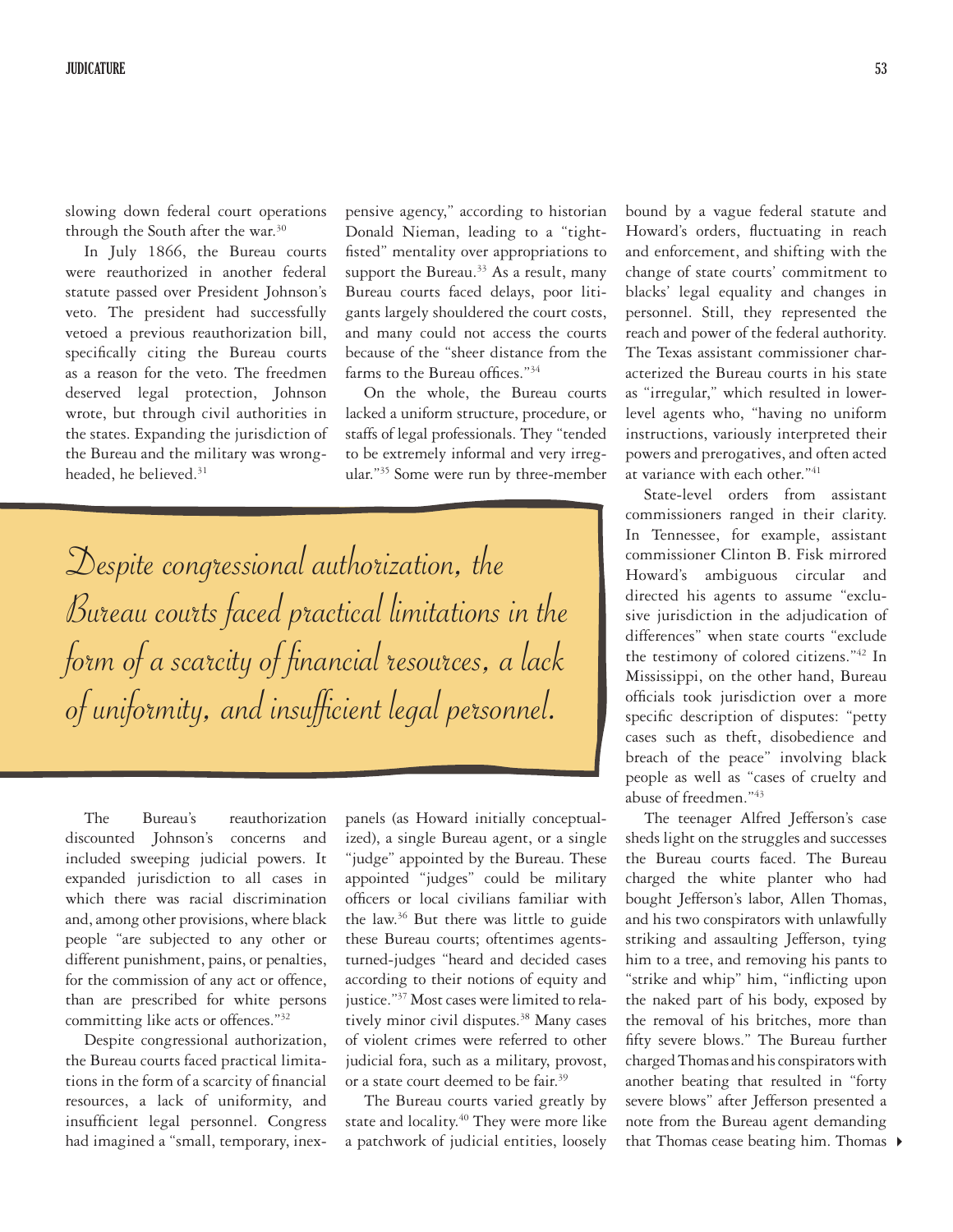responded to the charges by asserting that rather than 90 total "severe blows" he only inflicted about 18 "moderate blows." He also admitted that he struck Jefferson after receiving Grossman's note and that he did so explicitly "in defiance of such notification and warning" — exemplifying the troubles the Bureau had in commanding respect from local white Southerners.<sup>44</sup>

Grossman was remarkably transparent about his own limitations in forming the Bureau court. Posted in rural northern Florida, he received little guidance from his superiors and "no rules for the action of the members and the manner in which the proceedings were to be recorded." He then formed "as nearly as possible the usual forms and rules by which Courts Martial are regulated." As a longtime soldier — he enlisted in 1855 — these military courts were probably the judicial bodies with which Grossman was most familiar.<sup>45</sup> He also sought two additional members, one chosen by each party, to serve as judges on the court.

Alfred Jefferson selected Simon B. Conover, then an army surgeon (and later U.S. senator from Florida), as his lawyer; the defendants selected a local planter, Garrett Vanzant. Grossman saw that Thomas was well-represented but he realized the court needed a prosecu-

- <sup>1</sup> Letter from Captain F.E. Grossman to Lt. L.H. Lyman, (Oct. 19, 1866) Letters Received Volume 1, D-J, Florida: BRFAL, M1869, (Ancestry.com), accessed 2017.
- <sup>2</sup> Affidavit of Alfred Jefferson, enclosed in Letter from Captain F.E. Grossman to Lt. L.H. Lyman, (Oct. 19, 1866) Letters Received Volume 1, D-J, Florida: BRFAL, M1869, (Ancestry.com), accessed 2017.
- <sup>3</sup> Letter from Captain F.E. Grossman to Lt. L.H. Lyman, (Oct. 19, 1866) Letters Received Volume 1, D-J, Florida: BRFAL, M1869, (Ancestry.com), accessed 2017.

tor. Because the other two judges of his court staff were not "acquainted with the rules of Military Tribunals this duty devolved upon me."

The Bureau agent, then, wore multiple hats: judge, prosecutor, and recorder of the court, because no one else knew the proper recording procedures. Grossman urged that future Bureau courts employ some sort of prosecutor because the defendants employed "talented counsel and all the arguments on their side will certainly have the advantage."46

The Bureau court invoked the United States of America when it swore to "duly administer justice according to our conscience, the best of our understanding and without partiality, favor, or affection."47 Grossman was clear in stating that "in accordance with the laws of the land [Jefferson] enjoys the same privileges as a white man." So when Jefferson "was tied up without authority of law and then whipped," the perpetrator had violated the law.<sup>48</sup> Ultimately, the three-judge Bureau court fined Thomas \$75 to be paid to the United States. It is unclear what happened to young Alfred Jefferson at the conclusion of the case.<sup>49</sup>

For a brief period of time following the Civil War, the federal judiciary

expanded to protect the rights of freedpeople. The federal government's efforts to secure justice for freedmen and freedwomen brought relief to thousands of in an otherwise turbulent time. The Bureau was instrumental in combatting discriminatory state courts and state procedures by providing an alternative legal forum for black people to gain dignity and equality — and, perhaps, justice in the face of violence that formerly enslaved people like Alfred Jefferson endured. Although the end of Reconstruction would beget the rise of Jim Crow, from 1865 through 1867, freedpeople "stood a brief moment in the sun," as W.E.B. DuBois wrote, due largely to a federal judiciary at the zenith of its power.<sup>50</sup>



### **ZACHARY NEWKIRK**

graduated from Duke Law School in 2017 with a J.D. and a master's degree in history.

He is a clerk for Judge Mark E. Walker of the U.S. District Court for the Northern District of Florida. As a law student, he served as a student editor for *Judicature*.

- <sup>4</sup> ERIC FONER, RECONSTRUCTION: AMERICA'S Unfinished Revolution 199–201 (1988).
- <sup>5</sup> See generally IRA BERLIN, ED., SLAVES NO More: Three Essays on Emancipation and THE CIVIL WAR (1992).
- <sup>6</sup> George Bentley, History of the Freedmen's Bureau 21–24 (1955).
- OLIVER O. HOWARD, AUTOBIOGRAPHY OF Oliver Otis Howard, vol. 2 197–98 (1907) (describing national conference of freedmen's associations and their disappointment in Congress's failure "to establish any bureau of freedmen's affairs").
- <sup>8</sup> An Act to Establish a Bureau for the Relief of Freedmen and Refugees, 13 Stat. 507 (1865).
- <sup>9</sup> Howard, *supra* note 7, at 199-201; Bentley, *supra* note 6, at 36–49.
- <sup>10</sup> William S. McFeely, Yankee Stepfather: General O.O. Howard and the Freedmen 65 (1968).
- <sup>11</sup> Howard, *supra* note 7, at 201. For instances of congressional arguments on the Bureau, see Cong. Globe, 38<sup>th</sup> Cong., 2nd. Sess. 990, 1348, 1402 (1865).

<sup>12</sup> Bentley, *supra* note 6, at 38.